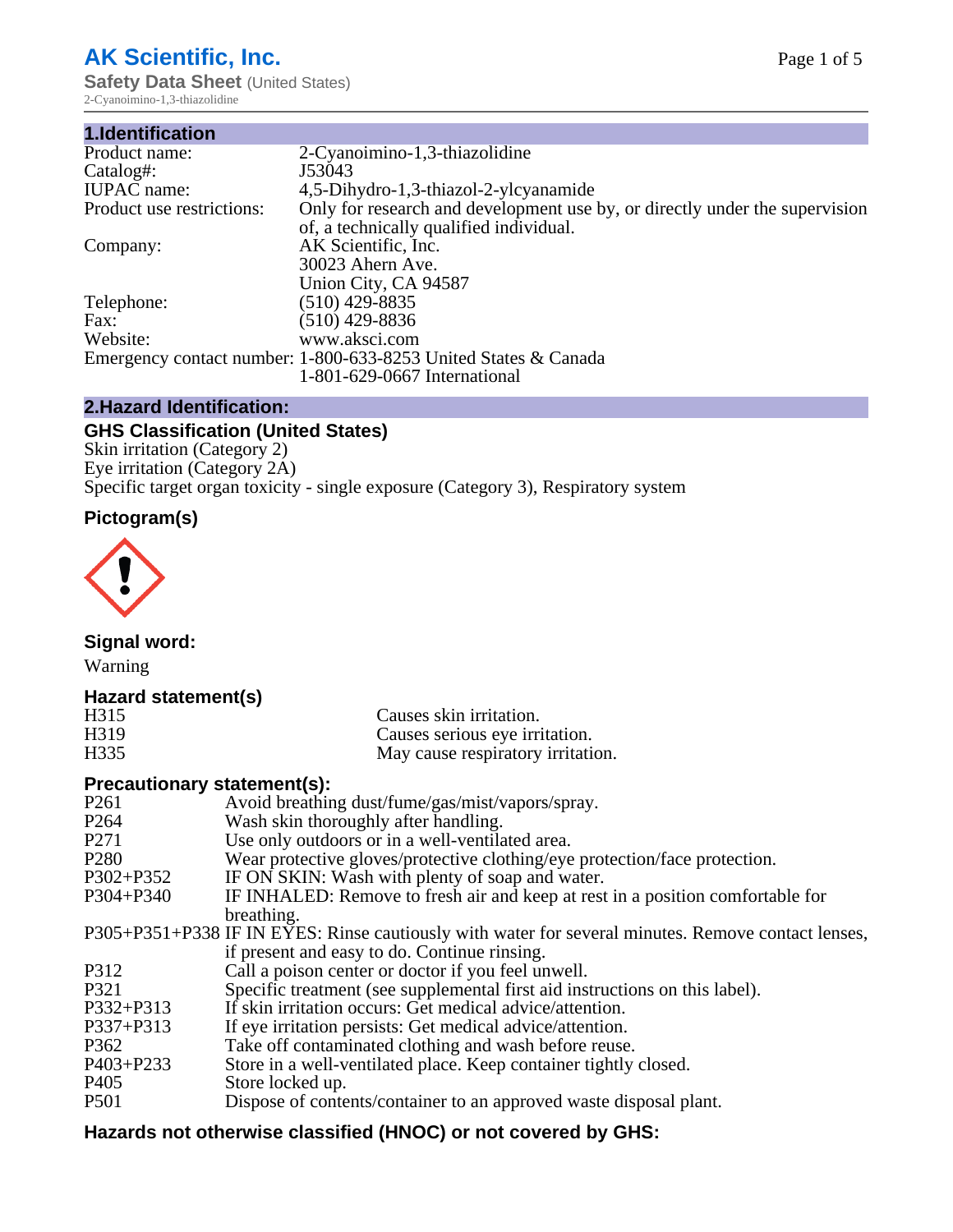#### None

### **3.Composition/Information on Ingredients**

Purity:<br>EC:

Synonyms: Not available. CAS#: 26364-65-8<br>Purity: 26364-65-8 Not available.

# **4. First Aid Measures**

**General Information:** Immediately remove any clothing contaminated by the product. Move out of dangerous area. Consult a physician and show this safety data sheet.

**Inhalation:** Move person to fresh air. If not breathing, give artificial respiration. If breathing is difficult, give oxygen. Obtain medical aid.

**Skin contact:** Immediately flush skin with running water for at least 15 minutes while removing contaminated clothing and shoes. Wash clothing before reuse. Obtain medical aid immediately. **Eye contact:** Immediately flush open eyes with running water for at least 15 minutes. Obtain medical aid immediately.

**Ingestion:** Do NOT induce vomiting without medical advice. Rinse mouth with water. Never administer anything by mouth to an unconscious person. Obtain medical aid immediately.

**Most important symptoms and effects, both acute and delayed:** No further information available. Please see sections 2 and 11.

**Indication of any immediate medical attention and special treatment needed:** No further information available.

## **5. Fire Fighting Measures**

**Suitable extinguishing media:** Use water spray, dry chemical, carbon dioxide, or chemical foam. **Specific hazards arising from the chemical:** Carbon oxides, Nitrogen oxides, Sulfur oxides. **Advice for firefighters:** As in any fire, wear a NIOSH-approved or equivalent, pressure-demand, self-contained breathing apparatus and full protective gear. During a fire, irritating and highly toxic gases may be generated by thermal decomposition or combustion.

## **6. Accidental Release Measures**

**Personal precautions, protective equipment and emergency procedures:** Wear protective equipment and keep unprotected personnel away. Ensure adequate ventilation. Remove all sources of ignition. Prevent further leak or spill if safe to do so. For personal protective equipment, please refer to section 8.

**Environmental precautions:** Do not let product enter drains, other waterways, or soil.

**Methods and materials for containment and cleaning up:** Prevent further leak or spill if safe to do so. Vacuum, sweep up, or absorb with inert material and place into a suitable disposal container. Consult local regulations for disposal. See section 13 for further disposal information.

## **7. Handling and Storage**

**Precautions for safe handling:** Avoid contact with skin, eyes, and personal clothing. Wash hands thoroughly after handling. Avoid breathing fumes. Use only with adequate ventilation. Wear suitable protective clothing, gloves, and eye/face protection. Keep away from sources of ignition. Minimize dust generation and accumulation. Keep container tightly closed. Open and handle container with care. Do not eat, drink, or smoke while handling.

**Conditions for safe storage, including any incompatibilities:** Store in a tightly-closed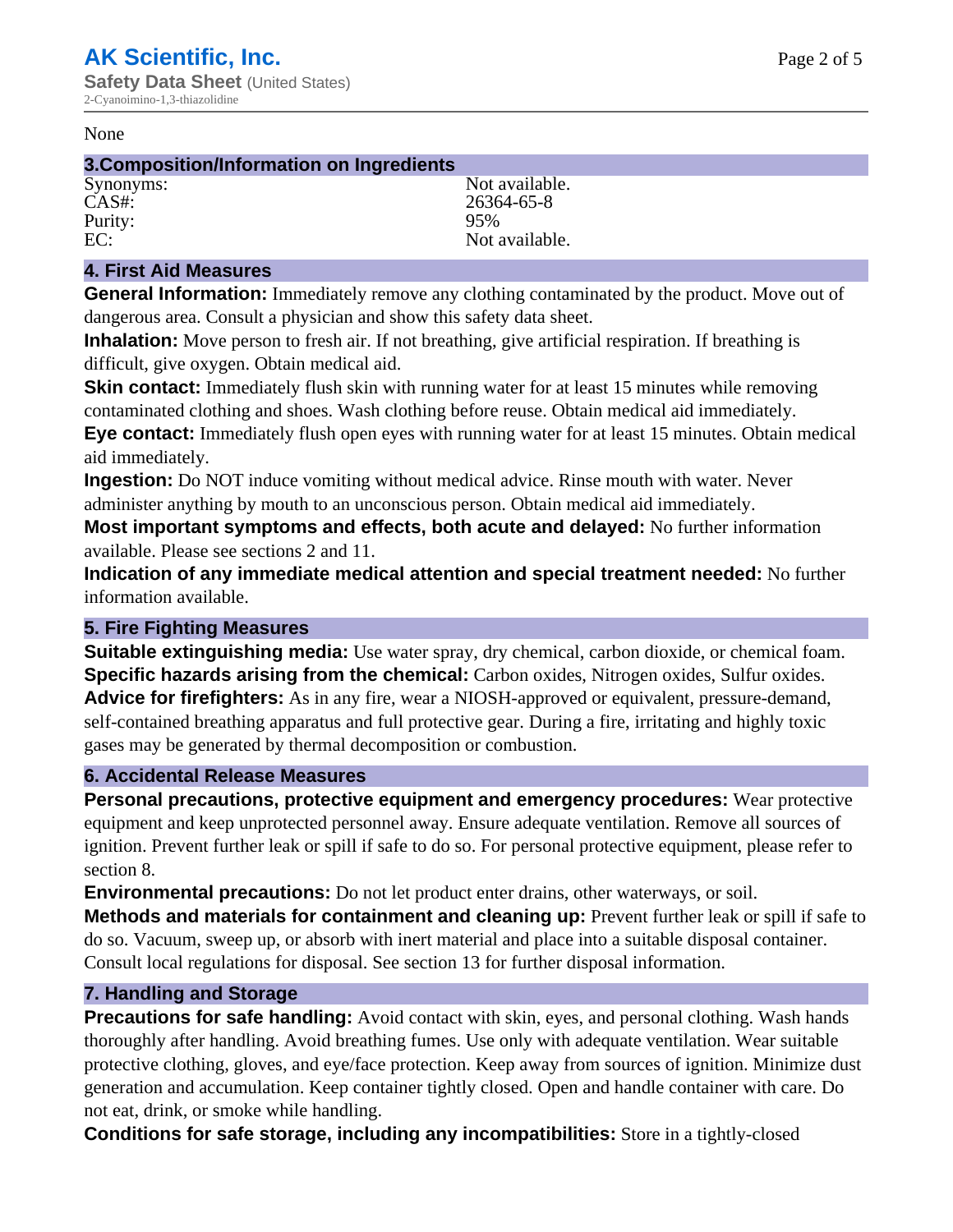container when not in use. Store in a cool, dry, well-ventilated area away from incompatible substances. Keep away from sources of ignition.

## **8. Exposure Controls/Personal Protection**

### **Exposure limits:**

| <b>OSHA PEL:</b>  | Not available. |
|-------------------|----------------|
| NIOSH REL:        | Not available. |
| <b>ACGIH TLV:</b> | Not available. |

**Appropriate engineering controls:** Avoid contact with skin, eyes, and clothing. Wash hands before breaks and immediately after handling the product. Facilities storing or utilizing this material should be equipped with an eyewash fountain. Use adequate general and local exhaust ventilation to keep airborne concentrations low.

#### **Personal protection**

| Eyes:        | Based on an evaluation of the eye or face hazards present, wear chemical splash-resistant<br>safety glasses or goggles with side protection. A face shield may be appropriate in some |  |  |
|--------------|---------------------------------------------------------------------------------------------------------------------------------------------------------------------------------------|--|--|
|              | workplaces. Use eyewear tested and approved under appropriate government standards<br>such as OSHA 29 CFR 1910.133 or EU EN166.                                                       |  |  |
| Hands:       | Wear gloves selected based on an evaluation of the possible hazards to hands and skin,                                                                                                |  |  |
|              | the duration of use, the physical conditions of the workplace, and the chemical resistance                                                                                            |  |  |
|              | and physical properties of the glove material.                                                                                                                                        |  |  |
|              | Skin and body: Protective clothing must be selected based on the hazards present in the workplace, the                                                                                |  |  |
|              | physical environment, the duration of exposure, and other factors. No fabric can provide                                                                                              |  |  |
|              | protection against all potential hazards; therefore it is important to select the appropriate                                                                                         |  |  |
|              | protective clothing for each specific hazard. At the minimum, wear a laboratory coat and                                                                                              |  |  |
|              | close-toed footwear.                                                                                                                                                                  |  |  |
| Respiratory: | Respirators are not a substitute for accepted engineering control measures such as<br>enclosure or confinement of the operation, general and local ventilation, and substitution      |  |  |
|              | of less toxic materials. When respiratory personal protective equipment is appropriate                                                                                                |  |  |
|              |                                                                                                                                                                                       |  |  |
|              | based on an assessment of respiratory hazards in the workplace, use a NIOSH- or                                                                                                       |  |  |
|              | CEN-certified respirator.                                                                                                                                                             |  |  |

| 9. Physical and Chemical Properties |                                                |  |  |
|-------------------------------------|------------------------------------------------|--|--|
| <b>Physical State:</b>              | Light yellow to brown powder                   |  |  |
| Molecular Formula:                  | C <sub>4</sub> H <sub>5</sub> N <sub>3</sub> S |  |  |
| Molecular Weight:                   | 127.17                                         |  |  |
| Odor:                               | Not available.                                 |  |  |
| pH:                                 | Not available.                                 |  |  |
| <b>Boiling Point Range:</b>         | Not available.                                 |  |  |
| Freezing/Melting Point:             | $157 - 160$ °C                                 |  |  |
| <b>Flash Point:</b>                 | Not available.                                 |  |  |
| <b>Evaporation Rate:</b>            | Not available.                                 |  |  |
| Flammability(solid,gas):            | Please see section 2.                          |  |  |
| Explosive limits:                   | Not available.                                 |  |  |
| Vapor Pressure:                     | Not available.                                 |  |  |
| Vapor Density:                      | Not available.                                 |  |  |
| Solubility:                         | Not available.                                 |  |  |
| <b>Relative Density:</b>            | Not available.                                 |  |  |
| Refractive Index:                   | Not available.                                 |  |  |
| Volatility:                         | Not available.                                 |  |  |
| <b>Auto-ignition Temperature:</b>   | Not available.                                 |  |  |
| <b>Decomposition Temperature:</b>   | Not available.                                 |  |  |
| <b>Partition Coefficient:</b>       | Not available.                                 |  |  |

# **10. Stability and Reactivity**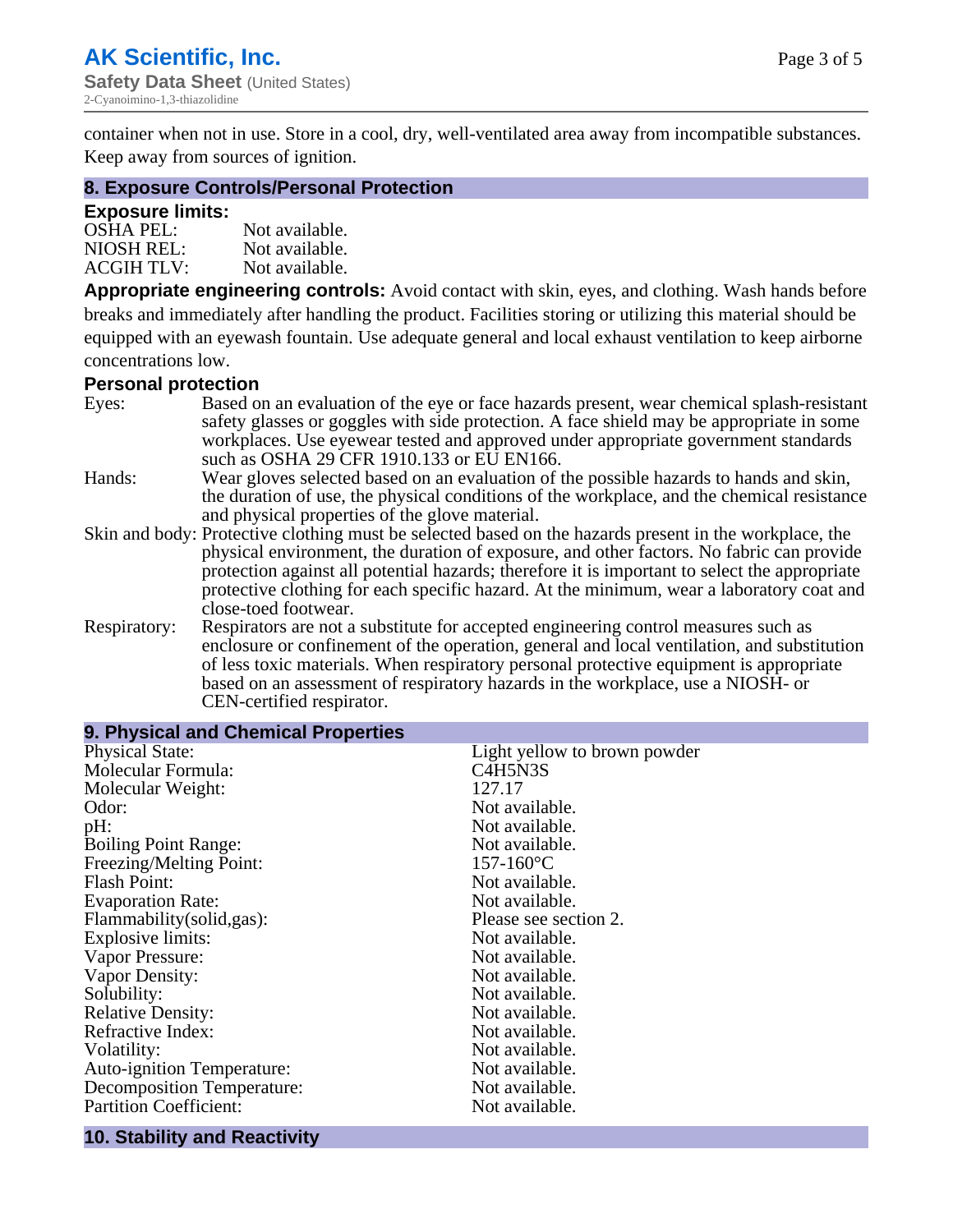| Reactivity:                         | Not available.                                       |
|-------------------------------------|------------------------------------------------------|
| Chemical stability:                 | Stable under recommended temperatures and pressures. |
| Possibility of hazardous reactions: | Not available.                                       |
| Conditions to avoid:                | Dust generation.                                     |
| Incompatible materials:             | Strong oxidizing agents.                             |
| Hazardous decomposition products:   | Carbon oxides, Nitrogen oxides, Sulfur oxides.       |

### **11. Toxicological Information**

| RTECS#                                         | Not available.                                      |
|------------------------------------------------|-----------------------------------------------------|
| Acute toxicity:                                | Not available.                                      |
| Routes of exposure:                            | Inhalation, eye contact, skin contact, ingestion.   |
| Symptoms related to the physical, chemical and | Skin contact may result in inflammation             |
| toxicological characteristics:                 | characterized by itching, scaling, reddening,       |
|                                                | blistering, pain or dryness. Eye contact may result |
|                                                | in redness, pain or severe eye damage. Inhalation   |
|                                                | may cause irritation of the lungs and respiratory   |
|                                                | system. Overexposure may result in serious illness  |

or death.

### **Carcinogenicity**

| IARC: | Not classified.                                                                                       |
|-------|-------------------------------------------------------------------------------------------------------|
| NTP:  | Not listed.                                                                                           |
| OSHA: | Not listed.                                                                                           |
|       | Acute toxic effects: Inflammation of the eye is characterized by redness, watering, and itching. Skin |
|       | inflammation is characterized by itching, scaling, reddening, or, occasionally,                       |
|       | blistering.                                                                                           |

| 12. Ecological Information     |                |
|--------------------------------|----------------|
| Ecotoxicity:                   | Not available. |
| Persistence and degradability: | Not available. |
| Bioaccumulative potential:     | Not available. |
| Mobility in soil:              | Not available. |
| Other adverse effects:         | Not available. |

### **13. Disposal Considerations**

Disposal of waste: Chemical waste generators must determine whether a discarded chemical is classified as hazardous waste. US EPA guidelines for the classification determination are listed in 40 CFR 261.3. Additionally, waste generators must consult state and local hazardous waste regulations to ensure complete and accurate classification. Observe all federal, state and local regulations when disposing of the substance.

Disposal of packaging: Do not reuse containers. Dispose of as unused product.

| <b>14. Transportation Information</b> |                |
|---------------------------------------|----------------|
| <b>DOT (United States)</b>            |                |
| UN number:                            | Not hazmat     |
| Proper shipping name:                 | Not available. |
| Transport hazard class:               | Not available. |
| Packing group:                        | Not available. |
| <b>IATA</b>                           |                |
| <b>UN Number:</b>                     | Not DG         |
| Proper shipping name:                 | Not available. |
| Transport hazard class:               | Not available. |
| Packing group:                        | Not available. |